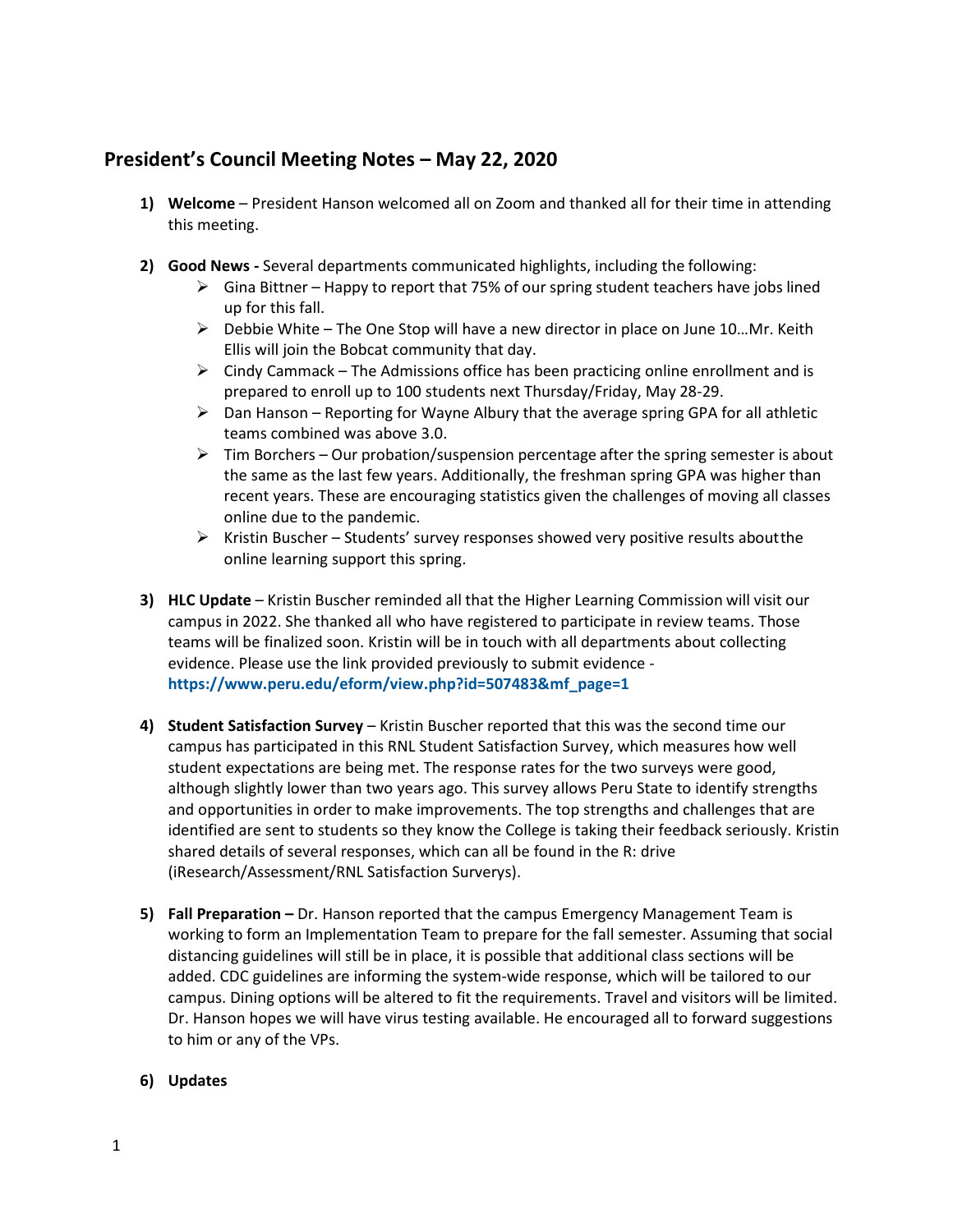a. Enrollment & Admissions – Jesse Dorman reported that online enrollment continues to increase. Prior to this year it was declining, so this is great news. Archer online leads have doubled in the last few weeks. Jesse noted that many prospective students are on "pause" while they wait to ensure colleges will be open in the fall. Although application numbers are 20% higher than last year at this time, actual "Admits" are 6% lower. Jesse is pleased with the levels we are maintaining, especially compared to some other schools. He announced that we are planning for virtual orientations this summer. The first virtual registration will be May 28-29.

Cindy Cammack reported that her team sent a letter from Dr. Hanson to incoming students, confirming to them that we will have classes on campus this fall. Admissions has three student workers calling fall 2020 inquiries and applicants, as well as high school juniors. These student workers are making great contacts. Although they have been doing virtual campus visits, Admissions will start having guests visit campus again when they get the official "go-ahead".

Admissions has "Bobcat Bound" yard signs to place in the front yards of incoming freshmen. They need travel restrictions lifted in order to place many of the signs, although they have been able to place some already.

- b. Facilities Darrin Reeves reported on several Facility Services projects including:
	- o **Student Housing**  Dorm rooms are being cleaned at the Complex, Morgan and Delzell.
	- o **Roofing projects (\$1.7 million)**  The Admin roof is scheduled to start on May 26, followed by the metal roofing on the Oak Bowl.
	- o **ADA project**  This project is in process. They are working on pouring the ramp to the mailroom.
	- o **Hoyt –** New basement flooring will be installed this summer.
- c. Community Update Dr. Hanson reported the on the following:
	- $\circ$  Long-Term Recovery Group The group is pursuing grant funding to support a one-year staff position. This person will help obtain the matching funds Peru needs in order to receive certain grants and government monies for infrastructure rebuilding.
	- o Water The City is still waiting to hear what FEMA will provide toward a permanent water solution. The Long-Term Recovery Group will pursue the additional funding needed in order to connect to Auburn or Nebraska City water. Dr. Hanson noted that the temporary water plant will need to be shut down for a week during the summer for maintenance. During that time, water will again be trucked to Peru.
	- $\circ$  Levee The most recent encouraging news concerning the needed levee repair is that Congressman Adrian Smith has proposed wording for the newWRDA